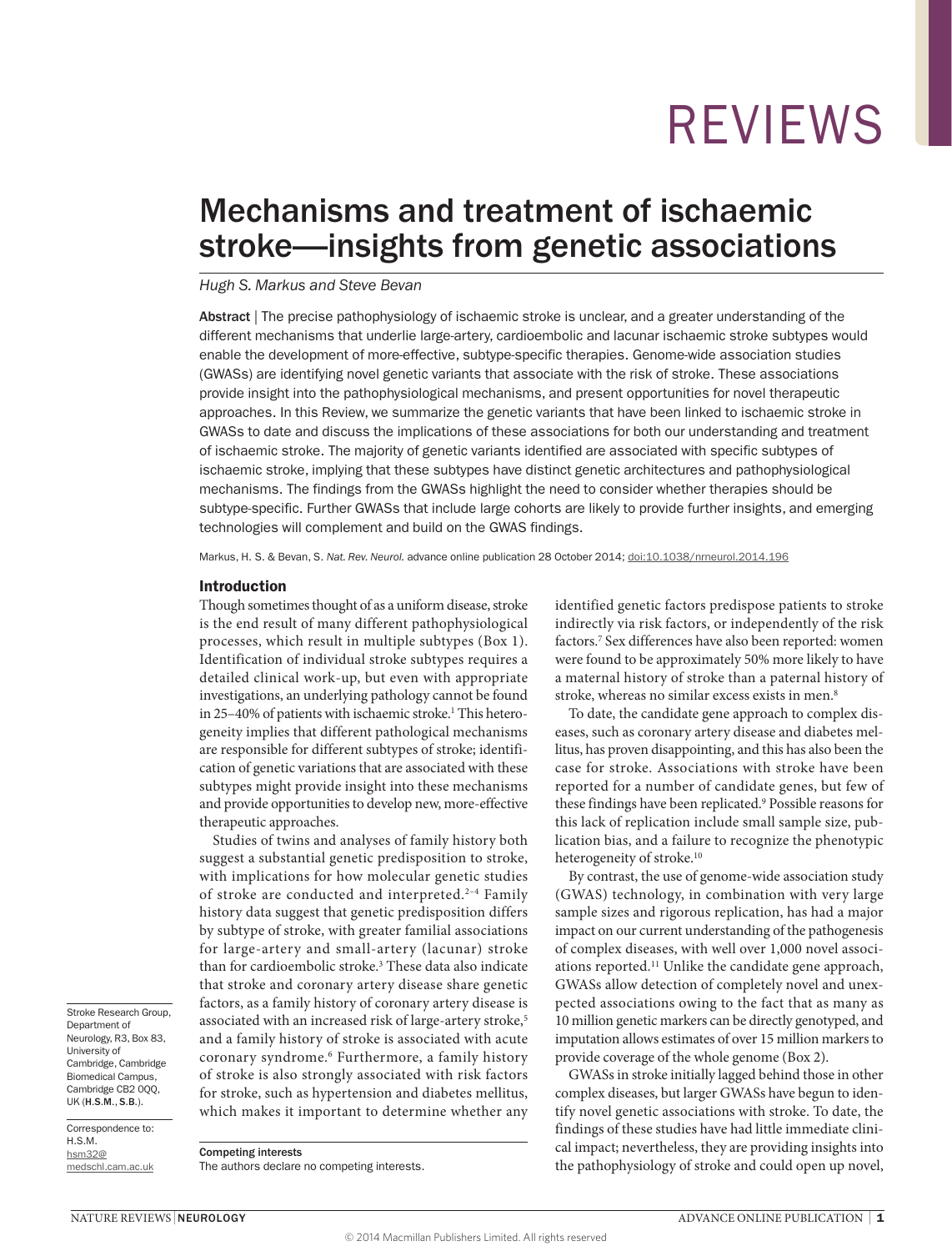#### Key points

- Genome-wide association studies (GWASs) have identified a number of novel genetic variants that are associated with a risk of ischaemic stroke
- Most genetic variants identified in GWASs of stroke to date are associated with specific pathophysiological subtypes, including large-artery and cardioembolic stroke
- Associations of specific genes with specific subtypes of stroke provide insight into the different pathophysiological mechanisms involved, which could lead to the development of novel therapeutic approaches
- Insights into stroke pathophysiology provided by genetic associations suggest the need for evaluation of treatments in different subtypes and for reliable systems to classify subtypes
- Larger GWAS cohorts and new approaches such as next-generation sequencing will identify more genetic variants associated with ischaemic stroke to further improve understanding of the disease and clinical care

### Box 1 | Subtypes of ischaemic stroke

### Large-artery stroke

Large-artery stroke results from atherosclerotic plaques in the carotid, verterbral or major intracerebral arteries. Plaques become unstable, leading to thrombus formation. The thrombus embolizes distally to occlude intracerebral vessels.

### Cardioembolic stroke

Cardioembolic stroke results from a variety of intracardiac pathologies, including atrial fibrillation, cardiomyopathy, and the site of a previous myocardial infarction. The thrombus forms in the heart and embolizes to the brain.

#### Small-vessel disease (lacunar stroke)

Small-vessel stroke, also known as lacunar stroke, affects the small perforating arteries supplying subcortical structures and results in small lacunar infarcts that affect the white matter and deep grey matter nuclei. The main risk factor is hypertension.

previously unexpected treatment strategies. The GWAS data might also have important generic implications for the way that treatments for stroke are designed.

Here, we review the progression of GWAS use for identifying genetic associations with stroke, and summarize the specific genetic loci that have been associated with different subtypes of stroke to date. We explore the implications of these associations for the clinician in terms of predictive testing, therapeutic potential, and the impact on clinical management, as well as the insights into stroke pathophysiology, and consider aspects that need to be addressed in future studies to maximize the potential of GWASs. This Review focuses on findings in ischaemic stroke, although advances are also being made in intracerebral haemorrhage,<sup>12</sup> including the genetics of intracranial aneurysms.<sup>13</sup>

### GWASs in stroke

The use of GWASs has already identified a number of novel variants associated with risk of stroke (Table 1), and has provided important insights into the genetic basis of this disease.

### Early studies

Initial studies utilizing GWASs in stroke did not aim to identify completely novel stroke-related genes. Instead, they focused on genetic variants identified in a range of other cardiovascular diseases, such as atrial fibrillation, that increase an individual's risk of stroke. The goal of these studies was to determine whether such variants were also directly associated with ischaemic stroke.

Variants in two genes associated with atrial fibrillation, *PITX2* and *ZFHX3*, were found to be independent risk factors for ischaemic stroke;<sup>14,15</sup> further analysis determined that these associations were specific to the development of cardioembolic stroke.16 *PITX2* encodes a transcription factor regulated by β-catenin, whereas *ZFHX3* encodes a zinc finger protein. Furthermore, a genetic variant at the 9p21 locus on the short arm of chromosome 9 that has a widely reported association with myocardial infarction and coronary artery disease<sup>17</sup> was associated with ischaemic stroke in a meta-analysis across multiple cohorts.18 This association was specific to the large-artery subtype of stroke (OR 1.21), and was not observed among patients with cardioembolic or small-vessel stroke. This region of chromosome 9 contains genes that encode cyclin-dependent kinase inhibitors (*CDKN2A* and *CDKN2B*) and a noncoding RNA of unknown function (*CDKN2B-AS1*, also known as *ANRIL*).

### Novel associations

The first widely replicated novel genetic association with ischaemic stroke was found in a GWAS conducted by the Wellcome Trust Case Control Consortium 2 (WTCCC2).19 This study enrolled a discovery population of approximately 3,500 patients with stroke from four centres in Europe, and identified a genetic variant at the chromosome 7p21 locus that was associated specifically with the large-artery subtype of stroke (OR 1.42).<sup>19</sup> This association was replicated in the same study in a further 6,000 patients from Europe, America and Australia,19 and in subsequent studies.<sup>20,21</sup>

The 7p21 locus resides between two recombination hotspots that encompass the 3' end of the histone deacetylase 9 (*HDAC9*) gene, making it likely that this gene underlies the observed association with large-artery stroke.19 The variants identified in the WTCCC2 GWAS, and a nearby linked variant that was identified in a subsequent meta-analysis (METASTROKE),<sup>20</sup> are located within the introns of *HDAC9* rather than in the coding regions. However, the primary *HDAC9* single nucleotide polymorphism (SNP) that was identified in the METASTROKE study may have an effect on gene regulation; it lies within a DNAse hypersensitivity cluster and its sequence is conserved in mammals—observations that are consistent with this SNP being a functional variant. Whether or not this particular variant underlies the association of *HDAC9* with large-artery stroke, or is merely a marker for another nearby causal variant, remains to be determined.<sup>22</sup>

### Stroke subtype-specific associations

Further GWASs have reported specific associations with different subtypes of stroke. For example, a genetic variant located at chromosome 6p21.1 was associated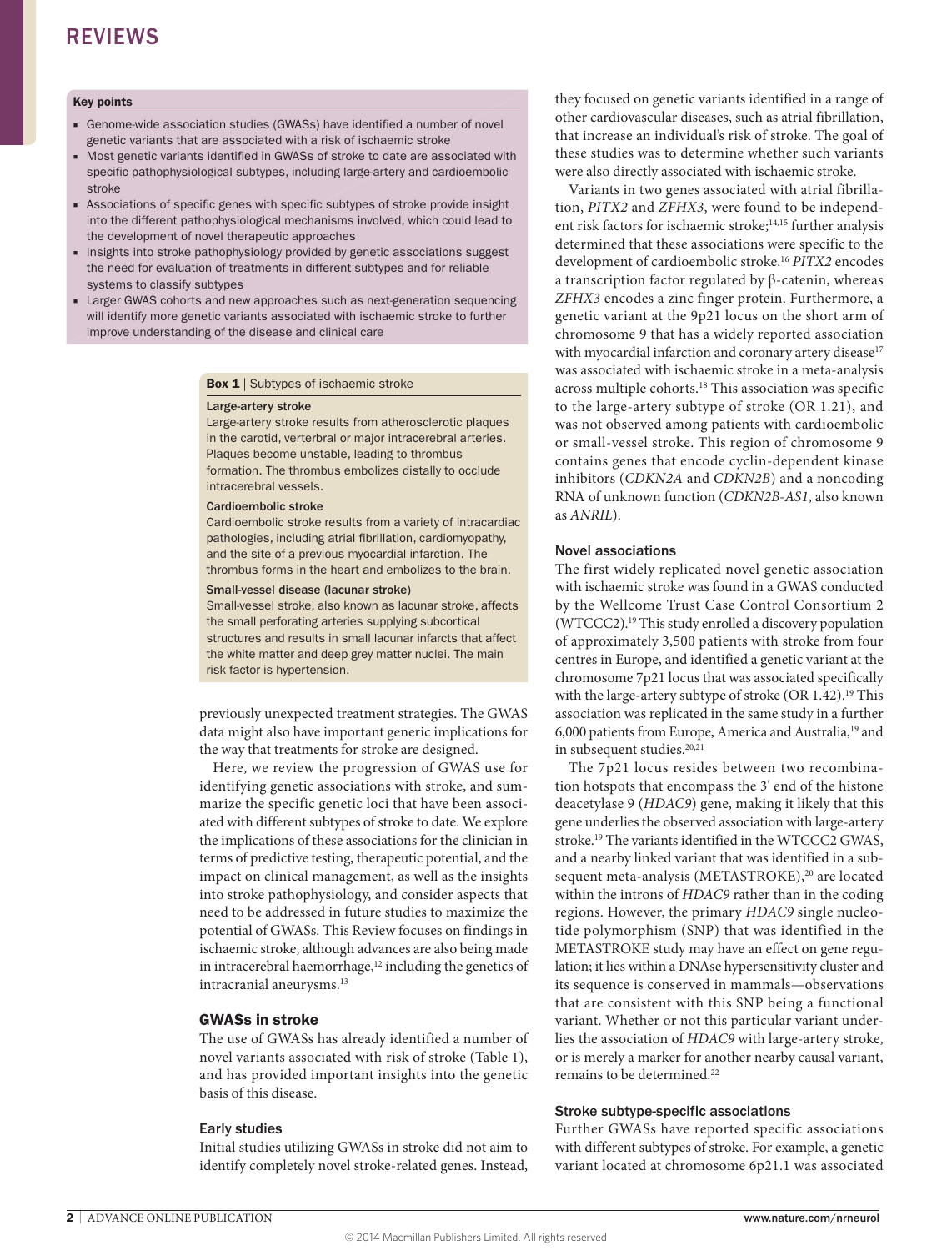### Box 2 | Genome-wide association studies

Genome-wide association studies search the genome for small variations called single nucleotide polymorphisms (SNPs) that occur more frequently in people with a particular disease than in people without the disease. The method uses fluorescent labelling of DNA in microarrays to type as many as 5 million or more SNPs. The frequency of each SNP in individuals with the disease is compared with the frequency in healthy controls. Due to the very large number of statistical comparisons involved, a high level of statistical significance is used, and the *P* value threshold for significance is  $< 5 \times 10^{-8}$ . Detection of a significant association does not mean that the identified SNP is causal; it is usually merely a marker for a causal functional SNP that is located on a nearby region of the genome.

with large-artery atherosclerotic stroke, but not other subtypes of stroke, among white populations.<sup>23</sup> An ageof-onset analysis that was weighted towards younger age at stroke onset found a specific association of large-artery atherosclerotic stroke with a variant in the *MMP12* gene, which encodes macrophage metalloelastase, also known as matrix metalloproteinase 12.<sup>24</sup> This observation was supported by a study that showed increased levels of *MMP12* mRNA in the atherosclerotic carotid plaque compared with normal arterial wall tissue.<sup>24</sup>

In contrast to the success of identifying genetic associations with large-artery and cardioembolic stroke, progress with small-artery stroke has been slower. A GWAS conducted in a group of Japanese patients with ischaemic stroke identified a genetic variant in *PRKCH*. <sup>23</sup> This gene encodes a serine–threonine kinase that regulates a variety of cellular functions including proliferation, differentiation and apoptosis. The variant identified was specifically associated with small-vessel stroke, a result that was replicated in both an independent Japanese cohort and a Chinese population.25 The same variant was also found to be associated with MRI-determined silent brain infarction, which has a predominantly small-vessel

| <b>Table 1</b> Genetic variants associated with ischaemic stroke, identified by GWASs |                                 |                                                                                                       |                                                                                                                                                                                                               |
|---------------------------------------------------------------------------------------|---------------------------------|-------------------------------------------------------------------------------------------------------|---------------------------------------------------------------------------------------------------------------------------------------------------------------------------------------------------------------|
| <b>Stroke</b><br>subtype                                                              | Chromosomal<br>locus            | Candidate gene                                                                                        | Replicated in other studies                                                                                                                                                                                   |
| Large-artery<br>stroke <sup>18,19,23,24</sup>                                         | 9p21<br>7p21<br>6p21.1<br>11g22 | CDKN2B-AS1<br>(ANRIL) or CDKN2A<br>and/or CDKN2B<br>HDAC <sub>9</sub><br>Unknown<br>MMP <sub>12</sub> | Yes <sup>20</sup><br>Yes <sup>20,21</sup><br>Not yet attempted<br>Not yet attempted                                                                                                                           |
| Cardioembolic<br>stroke $14,15$                                                       | 4g25<br>16q22                   | PITX <sub>2</sub><br>ZFHX3                                                                            | Yes <sup>16,20</sup><br>Yes <sup>20</sup>                                                                                                                                                                     |
| Small-vessel<br>disease <sup>25</sup>                                                 | 14g22                           | <b>PRKCH</b>                                                                                          | Yes (in Chinese and Japanese<br>cohorts <sup>26</sup> ); monomorphic in white<br>populations, and no association<br>between this gene region and<br>stroke was found in the<br>METASTROKE study <sup>20</sup> |
| All ischaemic<br>stroke <sup>27,29</sup>                                              | 12p13<br>12g24                  | NINJ2<br>Unknown                                                                                      | Not replicated in large case-<br>control analyses <sup>20,28</sup><br>Not yet attempted                                                                                                                       |
| Abbreviation: GWASs, genome-wide association studies.                                 |                                 |                                                                                                       |                                                                                                                                                                                                               |

aetiology.26 The identified SNP is monomorphic in white populations, so direct replication is not possible in these populations, but a large meta-analysis of GWAS data from white patients found no association between ischaemic stroke and a chromosomal region surrounding the *PRKCH* variant<sup>20</sup>

### Associations with all ischaemic stroke

Genetic variants that are associated with all types of ischaemic stroke have been reported, although in considerably smaller numbers than variants associated with specific subtypes of stroke. A meta-analysis of prospective cohort studies reported that an SNP in the chromosome 12p13 region was associated with all types of ischaemic stroke; *NINJ2* was suggested to be the underlying gene.27 However, this association could not be replicated in large case–control meta-analyses.20,28 The first association of a genetic variant with all types of ischaemic stroke to be replicated convincingly was reported with a locus at  $12q24$  (OR 1.1).<sup>29</sup> The same gene region has been associated with cardiovascular risk factors, including hypertension and type 1 diabetes mellitus,<sup>29</sup> although the SNP associated with these diseases was not the same as that found to be associated with stroke. The mechanism of action, and whether or not the association occurs independently of or via conventional risk factors, is not clear.

### Implications for the clinician Predictive genetic testing

Genetic variants identified by GWASs have been suggested as potential predictors of cardiovascular risk in individual patients. Consequently, tests have been developed that use saliva swabs to detect SNPs associated with a risk of cardiovascular disease. However, the current scientific basis for such approaches in stroke is weak. For example, calculations show that 100–300 different genetic variants would be required to explain the reported sibling relative risk of stroke  $(2-3)$ ,  $30,31$  so the few genetic variants that have been associated with stroke to date can only account for a fraction of the overall risk. Until additional associated genetic variants have been identified and we better understand the molecular basis of stroke, this kind of predictive testing can provide only limited information. This view was reflected in the decision by the FDA in 2013 to ban direct marketing of saliva-based DNA tests by the company 23andMe.<sup>32</sup>

There are other challenges in implementing personalized testing for patients with complex diseases such as stroke. Patient compliance with strategies to reduce established stroke risk factors, such as hypertension and smoking, is often poor, and might not improve even in those who have a high genetic risk. Furthermore, patients with a low genetic risk might take less care to minimize general risk factors, thereby increasing their risk of stroke. A recent review found conflicting results on whether smoking cessation—a major behavioural risk factor for stroke—was increased after genetic profiling for the glutathione *S*-transferase M1 (*GSTM1*) gene status, which is associated with risk of lung cancer.<sup>33</sup> The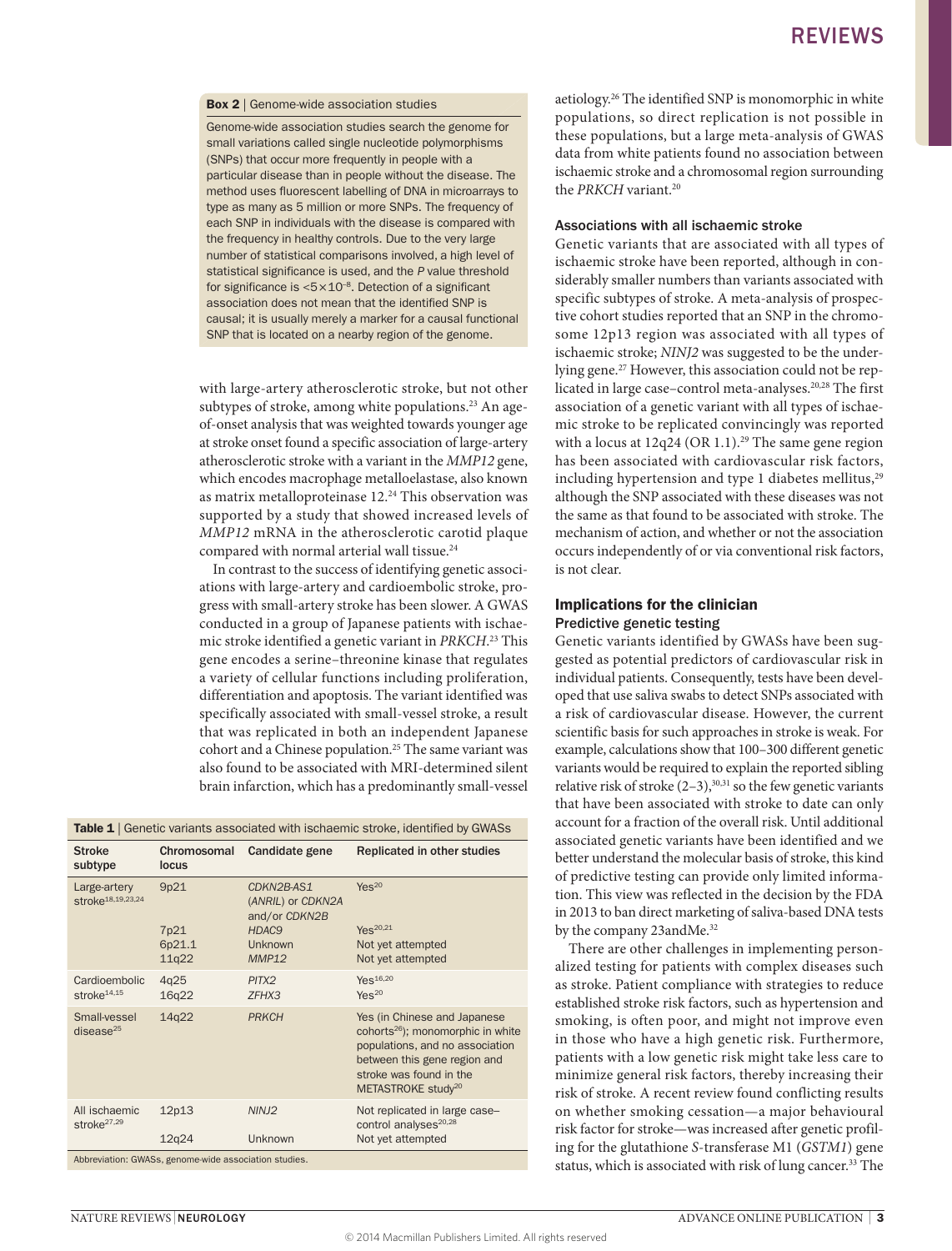review concluded that more data are needed to determine the effects of genetic information on the success of behavioural risk factor modification.

For these reasons, individual predictive genetic testing is not a current reality. In the immediate future, stroke variants identified using GWASs are more likely to provide novel insights into specific aspects of stroke pathogenesis, allowing new treatment pathways to be developed, and more-general insights into the pathophysiology of stroke, with broader clinical implications.

### Novel variants with therapeutic potential

Although progress has been slower than initially hoped, information from GWASs is now being used to develop novel treatments for complex diseases, such as macular degeneration, $34$  autoimmune disease $35$  and hypercholesterolaemia.36 Though still a long way from clinical translation, the *HDAC9* association identified in the WTCCC2 study highlights how GWASs might lead to new potential therapies for stroke.

*HDAC9* belongs to a family of genes that encode proteins that deacetylate histones, thereby regulating chromatin structure and gene transcription.37 *HDAC9* is ubiquitously expressed, with high levels of expression in cardiac muscle tissue and brain. The specific association of *HDAC9* with large-artery stroke suggests that the variant somehow increases the risk of atherosclerosis or plaque instability. One way of determining whether the *HDAC9* variant is associated with early atherosclerosis is to look for associations with asymptomatic carotid plaque and carotid intima–media thickness in community populations. One study that used ultrasonography to determine the presence of asymptomatic plaques in 25,179 individuals and carotid intima–media thickness in 31,210 individuals found statistically significant associations between the *HDAC9* variant and both of these phenotypes.<sup>38</sup>

*HDAC9* is expressed in the endothelial and smooth muscle cells of both intracranial and systemic large arteries, including the carotid, middle cerebral and coronary arteries.39 Levels of *HDAC9* mRNA expression were found to be elevated above normal levels in carotid atherosclerotic plaques compared with nondiseased arterial wall.38 Interestingly, this elevation was seen to a greater degree in carotid plaques than in atherosclerotic plaques elsewhere in the body. The reasons for this difference are unknown, although the *HDAC9* variant was recently associated with coronary artery disease,<sup>40</sup> and it is of interest that this association was weaker than the association with large-artery stroke.

Taken together, these data suggest that the *HDAC9*  variant increases atherosclerosis, particularly at the carotid bifurcation. This raises the intriguing possibility that modulation of this pathway might reduce atherosclerosis and the risk of large-artery stroke. The commonly used antiepileptic drug sodium valproate nonspecifically inhibits histone deacetylase 9, the protein product of *HDAC9*, and can protect against atherosclerosis in animal models.<sup>41</sup> Sodium valproate therapy was associated with lower stroke and myocardial risk rates compared with other

antiepileptic drugs in a large community-based study, $42$ although a replication study provided more-ambiguous results.43 In this second study, treatment with sodium valproate was associated with a reduced risk of myocardial infarction, but not with a reduced risk of ischaemic stroke overall. However, ischaemic stroke risk correlated inversely with the duration of sodium valproate treatment.<sup>43</sup>

Further studies are now needed to map the 7p21.1 locus in detail and identify causal variants to confirm that these affect the *HDAC9* gene function. Functional studies and intervention studies using histone deacetylase inhibitors in animal models will provide further information as to whether inhibition of histone deacetylase 9 does indeed offer a feasible approach to stroke prevention.

### Insights into stroke pathophysiology

The fact that the majority of associations reported in GWASs of ischaemic stroke have been specific to one subtype of stroke (Table 1) indicates that the genetic architecture of the various subtypes differs substantially. This is consistent with previous observations, such as differential associations between family history and spe- $\text{cific stroke subtypes}, \text{3} \text{ and the finding that most mono-}$ genic causes of stroke predispose to a single subtype.44 GWASs have now provided convincing support for this hypothesis.

The confirmation that different stroke subtypes have different pathophysiological mechanisms raises the possibility that subtype-specific treatments might be necessary. However, with a few exceptions (such as carotid endarterectomy for symptomatic carotid stenosis, and anticoagulation therapy for secondary prevention of cardioembolic stroke due to atrial fibrillation), the vast majority of stroke treatments currently available have been tested in all subtypes of ischaemic stroke.

Stroke GWASs have emphasized the need for rigorous subtyping by means of a pathophysiological classification, such as the system developed for the Trial of Org 10172 in Acute Stroke Treatment (TOAST) study, which classifies stroke according to aetiology.45 Only by classing stroke into these pathophysiological subtypes has it been possible to identify most genetic associations. However, classification with the TOAST system requires detailed investigation, and exclusion of pathology such as large-artery stenosis and cardioembolic sources; such information is frequently not available in large clinical trials.

Some clinical trials have attempted secondary analyses to determine treatment efficacy in different subtypes of stroke; however, the subtyping has usually been inadequate to obtain reliable data. A major limitation in previous stroke trials that attempted such classification is that they often used classifications that were developed before brain imaging was widely available, thereby relying on the clinical syndrome rather than test results. As an example of the problems that can arise with these classifications, studies have shown that small-vessel disease can be markedly over-diagnosed if the clinical Oxfordshire Community Stroke Project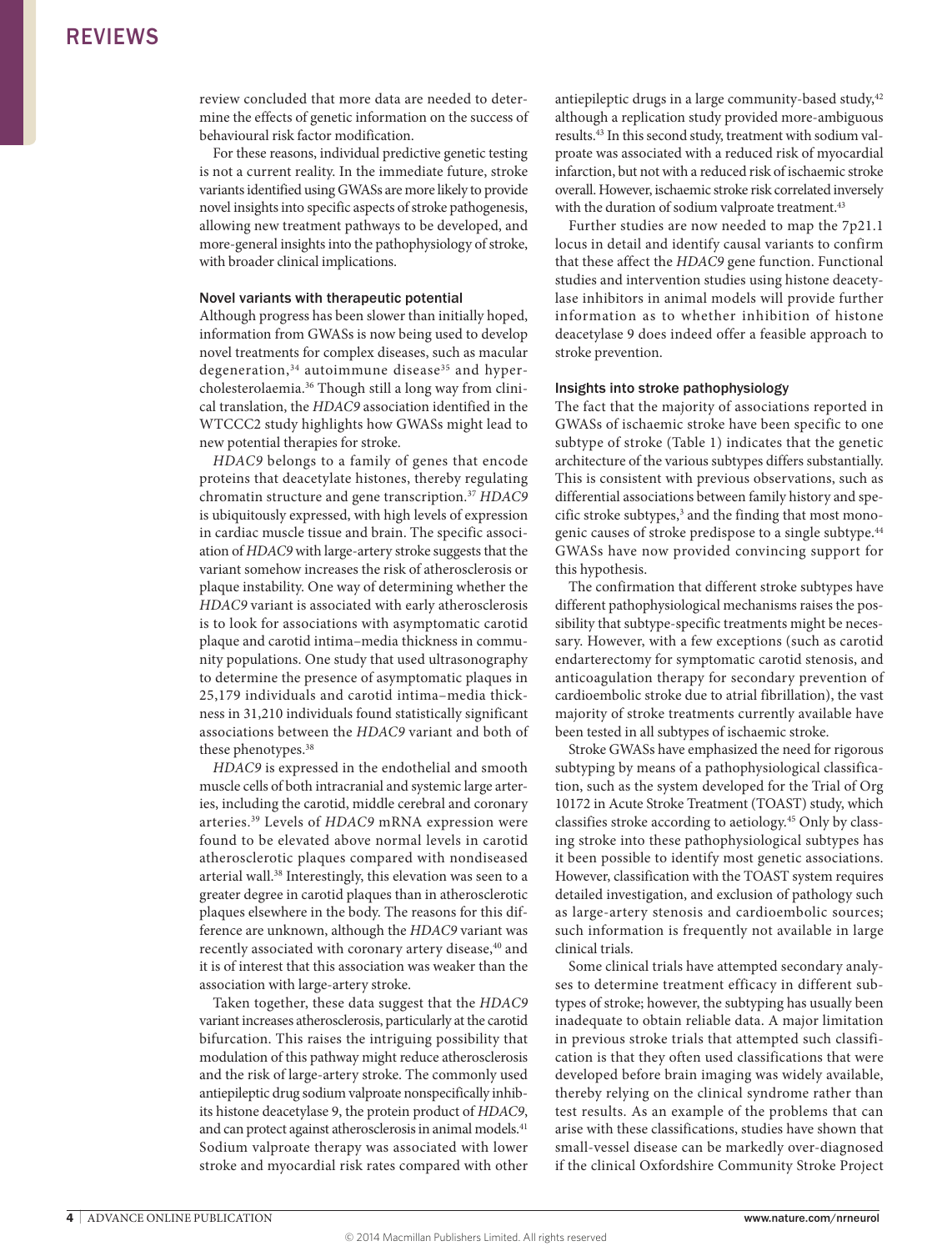

Figure 1 | Appearance of different consequences of cerebral small-vessel disease in brain images. a | Acute lacunar infarct, detected with diffusion-weighted MRI and visible as a small region of high signal in the left thalamus (arrowhead). **b** | Leukoaraiosis detected with a fluid-attenuated inversion recovery MRI sequence and visible as areas of high signal in the white matter (arrowheads). c | Microbleeds detected with gradient echo MRI and visible as small regions of low signal caused by haemosiderin deposition from breakdown of red blood cells (arrowheads). d | Rightsided subcortical haemorrhage detected with a CT scan and visible as an area of high signal (arrowhead) in the right posterior limb of the internal capsule and surrounding region. This patient also has extensive leukoaraiosis, which is visible as areas of low signal in CT scans (arrow).

(OSCP) classification is used to diagnose the lacunar syndrome category, owing to inclusion of a number of individuals with stroke due to larger nonlacunar infarcts in this group.<sup>46,47</sup>

### Insights into specific pathogenic mechanisms

Genetic information can provide insight into specific pathogenic mechanisms, particularly where there are questions regarding whether a disease risk factor plays a causal role or whether the observed association is a result of confounding factors. An illustrative case is provided by determination of the appropriate use of antithrombotic drugs in secondary prevention of ischaemic stroke.

Considerable evidence—almost all from trials that involved all ischaemic stroke types—shows benefits of antiplatelet agents in secondary stroke prevention. A growing body of data suggests that intensive antiplatelet regimens, such as aspirin and clopidogrel, could be beneficial in large-artery stroke, particularly during the first few months after the event.<sup>48,49</sup> However, concern has been expressed that these regimens might be associated with an increased risk of intracerebral bleeding in small-vessel stroke.

The underlying pathophysiology of lacunar or smallvessel stroke is less well understood than that of largeartery and cardioembolic stroke. Lacunar stroke seems to belong to a spectrum of small-artery disease, other features of which are white matter hyperintensities—or leukoaraiosis—seen on T2-weighted MRI, asymptomatic microbleeds detected on gradient echo MRI, and symptomatic subcortical haemorrhage (Figure 1).<sup>50</sup> One study found overlap between the genetic basis of subcortical haemorrhage and ischaemic small-vessel stroke.<sup>51</sup>

Clinical studies have shown that warfarin treatment increases the risk of intracerebral haemorrhage among patients with lacunar stroke and leukoaraiosis.<sup>52,53</sup> This observation demonstrates that the potential overlap between lacunar stroke and intracerebral haemorrhage makes optimal antithrombotic treatment crucial in patients with lacunar stroke; genetic studies could help with the optimization.

The role of thrombotic factors in lacunar stroke could be evaluated by comparing blood levels of haemostatic markers among patients who have this condition with levels in healthy controls, but causality is difficult to determine because elevated levels of these markers could be secondary to the development of stroke rather than being a predisposing factor. A technique called Mendelian randomization is increasingly being used to determine causality in such situations.<sup>54</sup> In this technique, one selects a functional variant that is associated with an increased level of the marker in question, and determines whether it is also associated with an increased risk of the phenotype, in this case lacunar stroke. This approach has been used successfully in many cardiovascular diseases; for example, it has shown that elevated levels of C-reactive protein in patients with cardiovascular disease are likely to be secondary to atherosclerosis rather than having a causal role in disease pathogenesis.<sup>55</sup>

One study used Mendelian randomization to investigate the role of haemostatic factors in ischaemic stroke.56 A GWAS identified a variant in the *ABO* gene that had a genome-wide association with haemostatic and thrombotic markers. The study then tested whether this variant was also associated with ischaemic stroke and its subtypes. A statistically significant association was found with large-artery and cardioembolic stroke, but not with small-artery stroke.57 These two associations are not unexpected, as thromboembolism from an activated carotid plaque or from the heart are the primary disease mechanisms in these stroke subtypes. However, the lack of association with lacunar stroke is interesting, and suggests that thrombotic factors may be less important for this stroke subtype.

This finding emphasizes the need for clinical trials that examine the risk-to-benefit ratio of antiplatelet agents as a therapeutic option for patients with small-vessel stroke. The first large randomized controlled trial to specifically recruit patients with MRI-confirmed lacunar stroke was published in 2012, and demonstrated that clopidogrel alone was more effective than clopidogrel combined with aspirin for long-term prevention of recurrent stroke after a symptomatic lacunar stroke.57 Adding aspirin to the treatment provided little benefit in terms of stroke reduction, and significantly increased the risk of bleeding.

### The future of GWASs

GWASs have started to provide novel insights into the molecular mechanisms that underlie genetic predisposition to stroke, and further studies in large, wellphenotyped populations will probably yield additional insights. It is important that a number of considerations are addressed to maximize the benefits of GWASs in identifying associations that have clinical potential.

### Bigger sample sizes

Sample sizes analysed in GWASs of stroke are still some way behind those for other complex diseases. The METASTROKE meta-analysis of ischaemic stroke GWASs brought together over 10,000 cases, but this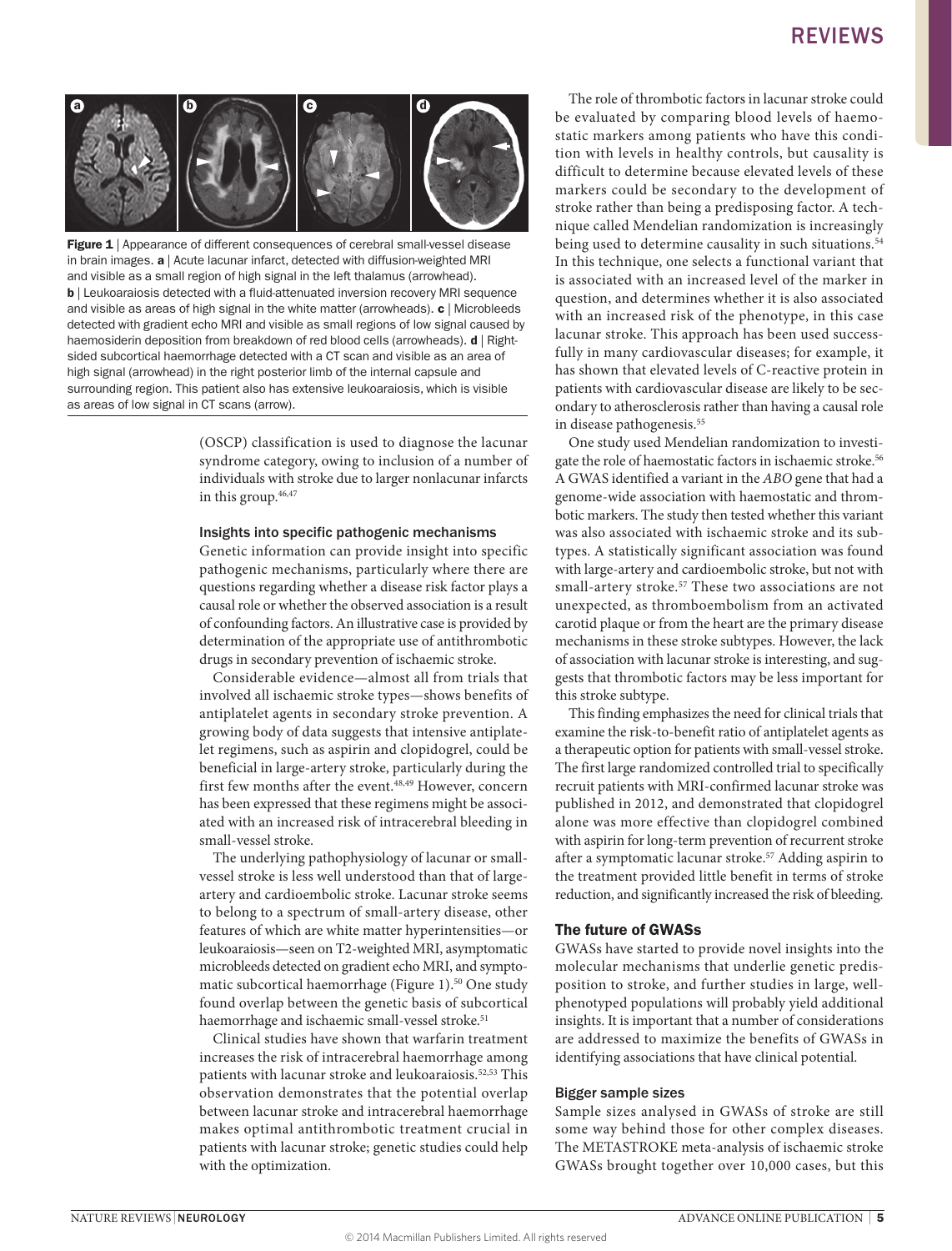number only included approximately 2,000 cases of each subtype of ischaemic stroke.<sup>20</sup> Meta-analyses of GWAS data in other complex diseases, such as hypertension, diabetes mellitus and coronary artery disease, with cohorts that range from tens of thousands to hundreds of thousands of patients, consistently show that the number of variants identified is highly dependent on the sample size.<sup>58</sup> One challenge in stroke is that studies must be adequately powered to detect associations with individual stroke subtypes, which requires larger overall numbers of participants than for many other complex diseases. Therefore, as stroke sample sizes increase further, it is highly likely that many additional associations will be determined. Further large GWASs of stroke, including the National Institute of Neurological Disorders and Stroke SiGN study, which will contribute another 10,000 stroke cases, are nearing completion.59

### Accurate classification of subtypes

The subtype specificity of associations identified to date highlights the importance of accurate phenotyping with a system that classifies according to pathophysiology. The fact that subtype-specific associations have been found by using the TOAST classification system is reassuring, but improved subtyping classifications may increase the yield further. A computerized algorithm may reduce inter-observer differences in classification, and this approach has been successfully applied to the TOAST system.<sup>60</sup>

Difficulties with the TOAST system include identifying the most likely cause where multiple potential mechanisms are found, and uncertainty regarding how to deal with cases with incomplete diagnostic evaluation. To address these difficulties, modifications to the TOAST system have been developed, including the ASCO (Atherosclerosis, Small-vessel disease, Cardiac source, Other cause) system,<sup>61</sup> and the web-based Causative Classification of Stroke (CCS), which is specifically recommended for genetic studies.<sup>62</sup> Comparisons of these systems have generally shown good agreement,  $63,64$  but future studies will reveal any differences in their ability to detect genome-wide associations.

### Sex and ethnic differences

GWASs have confirmed many findings from twin and family history studies, including different genetic architectures for different stroke subtypes;<sup>19</sup> greater importance of some variants for younger-onset stroke;<sup>24</sup> and shared genetic risk factors for coronary artery disease and stroke, particularly large-artery stroke.<sup>65</sup> Whether or not sex differences are important, as suggested by family history data,<sup>30</sup> remains to be determined by GWASs. Further work will also determine the extent to which identified genetic risk factors contribute to stroke via conventional stroke risk factors and independent effects. A genetic risk score based on risk factors already identified in GWASs did correlate with stroke, but did not add predictive information.<sup>66</sup>

Extensive epidemiological data demonstrate marked ethnic differences in stroke incidence and the distribution of subtypes. For example, intracranial stenosis and intracerebral haemorrhage are more frequent in Far East Asian populations compared with white populations,<sup>67,68</sup> and small-vessel disease is more common among individuals of African ancestry living in London, UK or in the USA than in white individuals living in the same countries.<sup>47,69</sup> However, few studies have been conducted in non-white populations, and more are needed. Whether or not the variants associated with increased stroke risk in white populations also increase risk in other ethnicities remains to be determined, although findings from other complex diseases suggest that most associations are likely to be shared by multiple ethnicities. Admixture mapping using GWAS data, which relies on genetic variants that differ in frequency across populations, might reveal the contribution of genetic factors to ethnic differences in stroke, and identify novel genetic variants; this approach has been successful in other complex traits.70

### Emerging techniques in stroke genetics

While GWASs have provided most of the genetic associations with stroke that have been identified to date, several new technologies could complement GWAS findings and provide further insights into the genetics of stroke.

GWASs are designed to identify common variants that contribute to disease risk, whereas whole-genome sequencing can identify rare variants that might contribute. The cost of whole-genome sequencing has fallen dramatically in recent years, and is now just US\$1,000 per genome,<sup>71</sup> so could be a more cost-effective approach to screening for multiple monogenic causes of stroke in a single assay than is the current gene-by-gene testing approach.72 The clinical benefits of next-generation sequencing are currently being assessed in projects such as the Genomics England 100,000 Genomes Project.73

Whole-exome and whole-genome sequencing are also being used to identify novel rare variants that could contribute to common polygenic diseases, including stroke.<sup>74</sup> Studies of multiple family members in combination with these techniques are likely to be particularly useful for determining which variants are causal and which are non-causal. Identification of rare variants that contribute to complex polygenic disease such as apparently sporadic stroke will present challenges because larger sample sizes are required to detect the low-frequency variants, unless the odds ratios associated with such variants are much greater than those associated with GWAS-derived variants.

Epigenetic changes such as DNA methylation and histone modification do not alter the underlying DNA sequence, but are heritable and can affect gene expression and cellular phenotype, and could play a part in stroke pathogenesis. Array-based methods can analyse patterns of DNA methylation in large populations, akin to GWASs at the DNA level. With small patient cohorts, this approach has demonstrated differential methylation in stroke-relevant risk factors such as BMI,<sup>75</sup> lipid levels<sup>76</sup> and smoking status.77 In view of the probable importance of gene–environment interactions in cardiovascular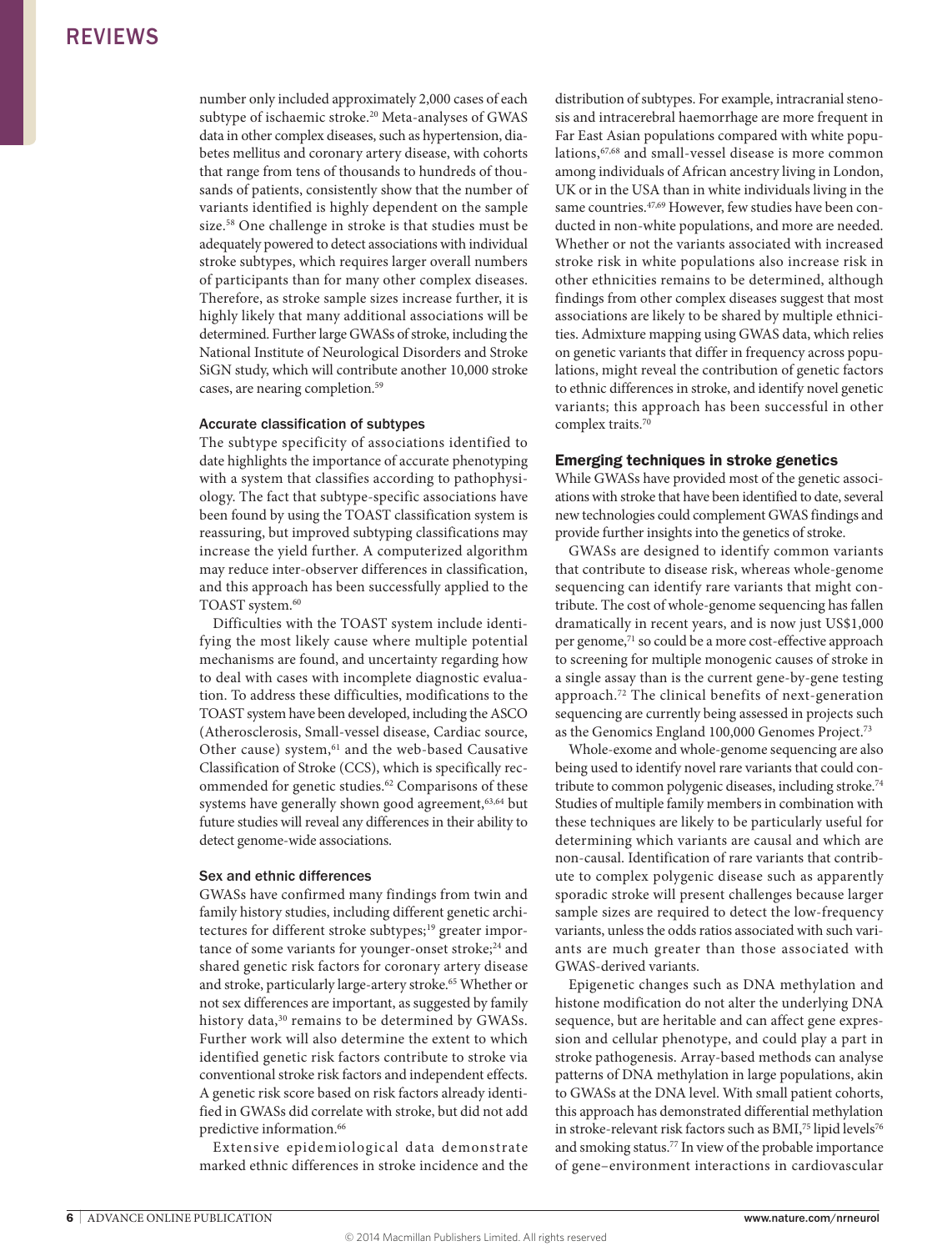disease and stroke, this approach may be particularly interesting in stroke.

In light of GWAS findings, there is also a move towards investigating the interactions of the transcriptome and proteome with each other and with the genome in relation to disease phenotypes. Identification of motifs such as transcription factor binding sites on a genome-wide basis is already possible with techniques such as chromatin immunoprecipitation followed by next-generation sequencing,<sup>78</sup> although interpretation is limited by availability and ongoing development of tools for analysis.79 However, discovering how the interactions between the genome, transcriptome and proteome lead to the final phenotype is becoming a major focus in unravelling the molecular pathology of disease.

### **Conclusions**

The genetic variants that have been associated with ischaemic stroke in GWASs to date account for only a small proportion of the overall risk of stroke, so the clinical impact of the findings has so far been limited. However, the novel insights into the pathogenesis of ischaemic stroke and its subtypes that are provided by these associations can help to direct clinical practice to achieve the best outcomes.

Treatment approaches that take into account the different pathophysiologies of the subtypes of stroke are likely to be more successful than approaches that are used for all subtypes of stroke. However, randomized clinical trials will be required to determine whether responses to treatments are indeed subtype-specific, and these trials will require the use of a detailed pathophysiological

- 1. Lanfranconi, S. & Markus, H. S. Stroke subtyping for genetic association studies? A comparison of the CCS and TOAST classifications. *Int. J. Stroke* 8, 626–631 (2013).
- 2. Flossmann, E., Schulz, U. G. & Rothwell, P. M. Systematic review of methods and results of studies of the genetic epidemiology of ischemic stroke. *Stroke* 35, 212–227 (2004).
- 3. Jerrard-Dunne, P., Cloud, G., Hassan, A. & Markus, H. S. Evaluating the genetic component of ischemic stroke subtypes: a family history study. *Stroke* 34, 1364–1369 (2003).
- 4. Seshadri, S. *et al.* Parental occurrence of stroke and risk of stroke in their children: the Framingham study. *Circulation* 121, 1304–1312 (2010).
- 5. Khaleghi, M. *et al.* Family history as a risk factor for carotid artery stenosis. *Stroke* 45, 2252–2256 (2014).
- 6. Banerjee, A. *et al.* Familial history of stroke is associated with acute coronary syndromes in women. *Circ. Cardiovasc. Genet.* 4, 9–15 (2011).
- 7. Kennedy, R. E. *et al.* Association between family risk of stroke and myocardial infarction with prevalent risk factors and coexisting diseases. *Stroke* 43, 974–979 (2012).
- 8. Touzé, E. & Rothwell, P. M. Sex differences in heritability of ischemic stroke: a systematic review and meta-analysis. *Stroke* 39, 16–23 (2008).
- 9. Bevan, S. *et al.* Genetic heritability of ischemic stroke and the contribution of previously reported candidate gene and genomewide associations. *Stroke* 43, 3161–3167 (2012).
- 10. Dichgans, M. & Markus, H. S. Genetic association studies in stroke: methodological issues and proposed standard criteria. *Stroke* 36, 2027–2031 (2005).
- 11. Hindorff, L. A. *et al.* A catalog of published genome-wide association studies. *National Human Genome Research Institute* [online], <http://www.genome.gov/gwastudies/>(2014).
- 12. Woo, D. *et al.* Meta-analysis of genome-wide association studies identifies 1q22 as a susceptibil ity locus for intracerebral hemorrhage. *Am. J. Hum. Genet*. 94, 511–521 (2014).
- 13. Alg, V. S., Sofat, R., Houlden, H. & Werring, D. J. Genetic risk factors for intracranial aneurysms: a meta-analysis in more than 116,000 individuals. *Neurology* 80, 2154–2165 (2013).
- 14. Gretarsdottir, S. *et al.* Risk variants for atrial fibrillation on chromosome 4q25 associate with ischemic stroke. *Ann. Neurol*. 64, 402–409 (2008).
- 15. Gudbjartsson, D. F. *et al.* A sequence variant in *ZFHX3* on 16q22 associates with atrial fibrillation and ischemic stroke. *Nat. Genet*. 41, 876–878 (2009).
- 16. Lemmens, R. *et al.* The association of the 4q25 susceptibility variant for atrial fibrillation with stroke is limited to stroke of cardioembolic etiology. *Stroke* 41, 1850–1857 (2010).
- 17. Helgadottir, A. *et al.* A common variant on chromosome 9p21 affects the risk of myocardial infarction. *Science* 316, 1491–1493 (2007).
- 18. Gschwendtner, A. *et al.* Sequence variants on chromosome 9p21.3 confer risk for

system such as the TOAST classification system to ensure that subtypes are classified correctly and consistently.

For many of the genetic variants that have been associated with ischaemic stroke in GWASs, the exact causal relationship is yet to be determined. Where individual genes are suspected to be responsible for the associations with specific loci, such as *HDAC9*, functional studies are needed to determine the precise mechanisms of stroke pathogenesis and to enable the development of new therapeutics that target these pathways. Focused genetic studies that use techniques such as Mendelian randomization might provide further insights into pathogenesis, particularly the role of specific molecules or pathways in disease and whether their associations with stroke are causal.

The fact that GWASs of stroke have until now included relatively small numbers of patients means that applying GWASs to much larger stroke cohorts is likely to identify further genetic associations. Furthermore, novel techniques, particularly next-generation sequencing, are likely to complement and add to GWAS findings, for example, by identifying rare genetic associations that GWASs could miss. Such future work is likely to further improve both disease understanding and clinical care.

### Review criteria

PubMed was searched on 16<sup>th</sup> August 2014 using the term "stroke AND genetics". All articles identified were English-language, full-text papers. We also searched the reference lists of important articles and reviews to find further papers.

> atherosclerotic stroke. *Ann. Neurol*. 65, 531–539 (2009).

- 19. International Stroke Genetics Consortium (ISGC) *et al.* Genome-wide association study identifies a variant in *HDAC9* associated with large vessel ischemic stroke. *Nat. Genet.* 44, 328–333 (2012).
- 20. Traylor, M. *et al.* Genetic risk factors for ischaemic stroke and its subtypes (the METASTROKE collaboration): a meta-analysis of genome-wide association studies. *Lancet Neurol.* 11, 951–962 (2012).
- 21. Han, Y. *et al. HDAC9* gene is associated with stroke risk in a Chinese population. *Exp. Biol. Med. (Maywood)* 238, 842–847 (2013).
- 22. ENCODE Project Consortium. A user's guide to the encyclopedia of DNA elements (ENCODE). *PLoS Biol.* 9, e1001046 (2011).
- 23. Holliday, E. G. *et al.* Common variants at 6p21.1 are associated with large artery atherosclerotic stroke. *Nat. Genet.* 44, 1147–1151 (2012).
- 24. Traylor, M. *et al.* A novel *MMP12* locus is associated with large artery atherosclerotic stroke using a genome-wide age-at-onset informed approach. *PLoS Genet*. 10, e1004469  $(2014)$ .
- 25. Kubo, M. *et al.* A nonsynonymous SNP in *PRKCH* (protein kinase C η) increases the risk of cerebral infarction. *Nat. Genet*. 39, 212–217 (2007).
- 26. Serizawa, M. *et al.* Association between *PRKCH* gene polymorphisms and subcortical silent brain infarction. *Atherosclerosis* 199, 340–345 (2008).